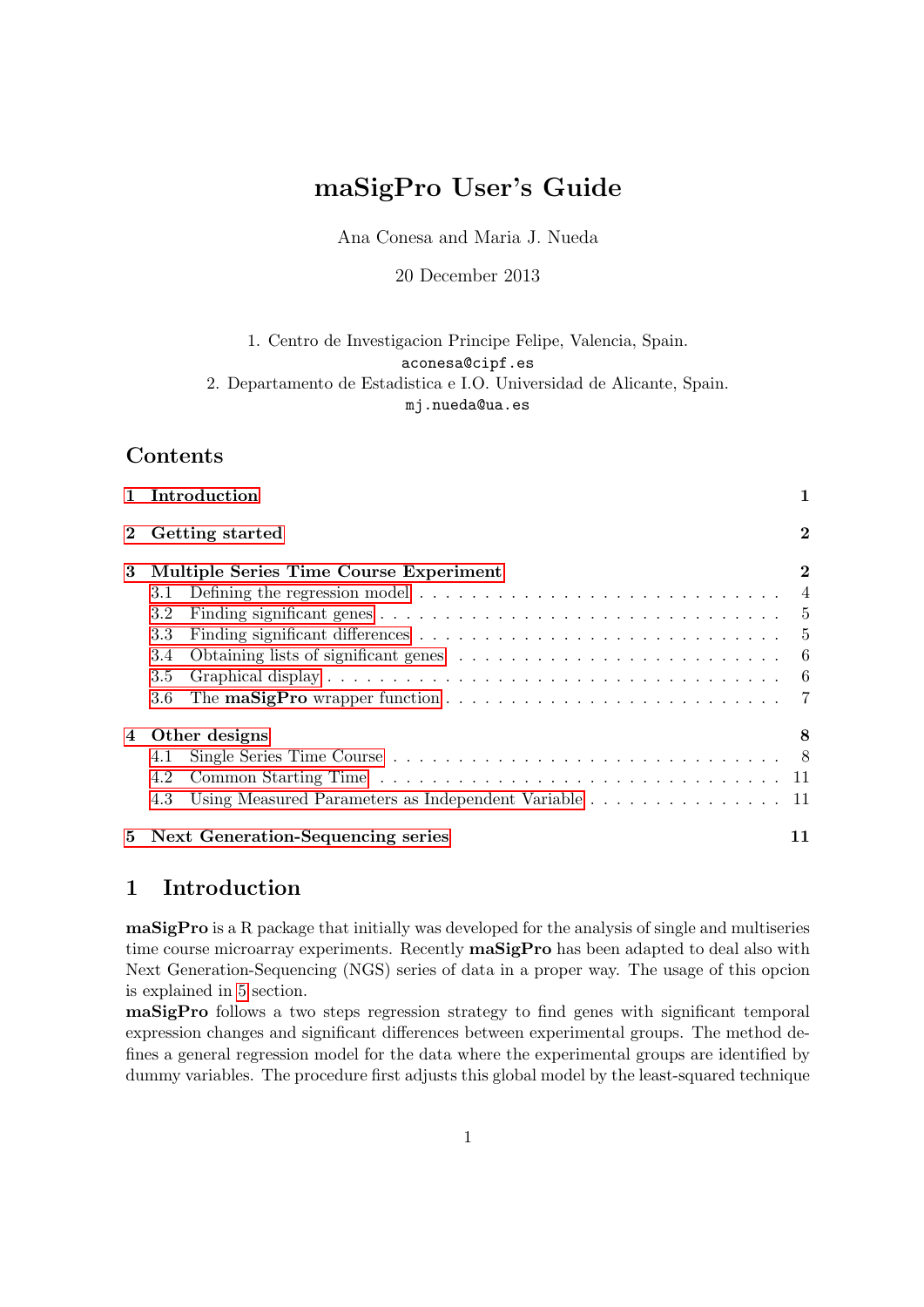to identify differentially expressed genes and selects significant genes applying false discovery rate control procedures. Secondly, stepwise regression is applied as a variable selection strategy to study differences between experimental groups and to find statistically significant different profiles. The coefficients obtained in this second regression model will be useful to cluster together significant genes with similar expression patterns and to visualize the results. This document is a example-based guide for the use of **maSigPro**. We recommend to open a R sesion and go through this tutorial running the code given at the different sections. The guide does not provide a detailed description of the functions of the package or demonstrates the statistical basis of the methodology. The later is described in the work by [\(Conesa et al.,](#page-13-0) [2006\)](#page-13-0).

# <span id="page-1-0"></span>2 Getting started

The maSigPro package can be obtained from the Bioconductor repository or downloaded from <http://www.ua.es/personal/mj.nueda> and <http://bioinfo.cipf.es/downloads>. Load maSigPro by typing at the R prompt:

```
> library(maSigPro) # load maSigPro library
```
The on-line help of **maSigPro** can be started by typing at the R prompt:

```
>help(package="maSigPro") #for package help
>?p.vector #for function help
```
The analysis approach implemented in  $\text{masigPro}$  is executed in 5 major steps (Figure [1\)](#page-2-0) which are run by the package core functions **make.design.matrix()**,  $\mathbf{p}.\text{vector}()$ ,  $\mathbf{T}.\text{fft}()$ , get.siggenes() and see.genes(). Additionally, the package provides the wrapping function maSigPro() which executes the entire analysis in one go.

In the following section we will explain the usage of each of these funcions using as example a data set from a multiple series time course experiment. At the end of this document we will also explain how to apply maSigPro to other experimental designs.

# <span id="page-1-1"></span>3 Multiple Series Time Course Experiment

For this section we will use a public data set from a plant abiotic stress study performed at the TIGR Institute by [\(Rensink et al., 2005\)](#page-13-1). In this study, potato plants were subjected to three different types of abiotic stresses and gene expression was monitored at three time points after the start of the treatments. RNA was also collected from non-stressed plants at the same time points and all samples where hybridased against a common control on a 11K cDNA potato chip. There are three biological replicates for each experimental condition. For speed in this example we will use a random 1000 genes data subset of this study. This data set is part of the data supplied by the maSigPro package. The original data can be found at <http://www.tigr.org/tdb/potato/index.shtml>.

Before proceeding with this tutorial we will define some of the terms that will be used along this document. We denote experimental groups as the experimental factor for which temporal profiles are defined, like "*Treatment A*", "*Tissue1*", etc; conditions are each experimental group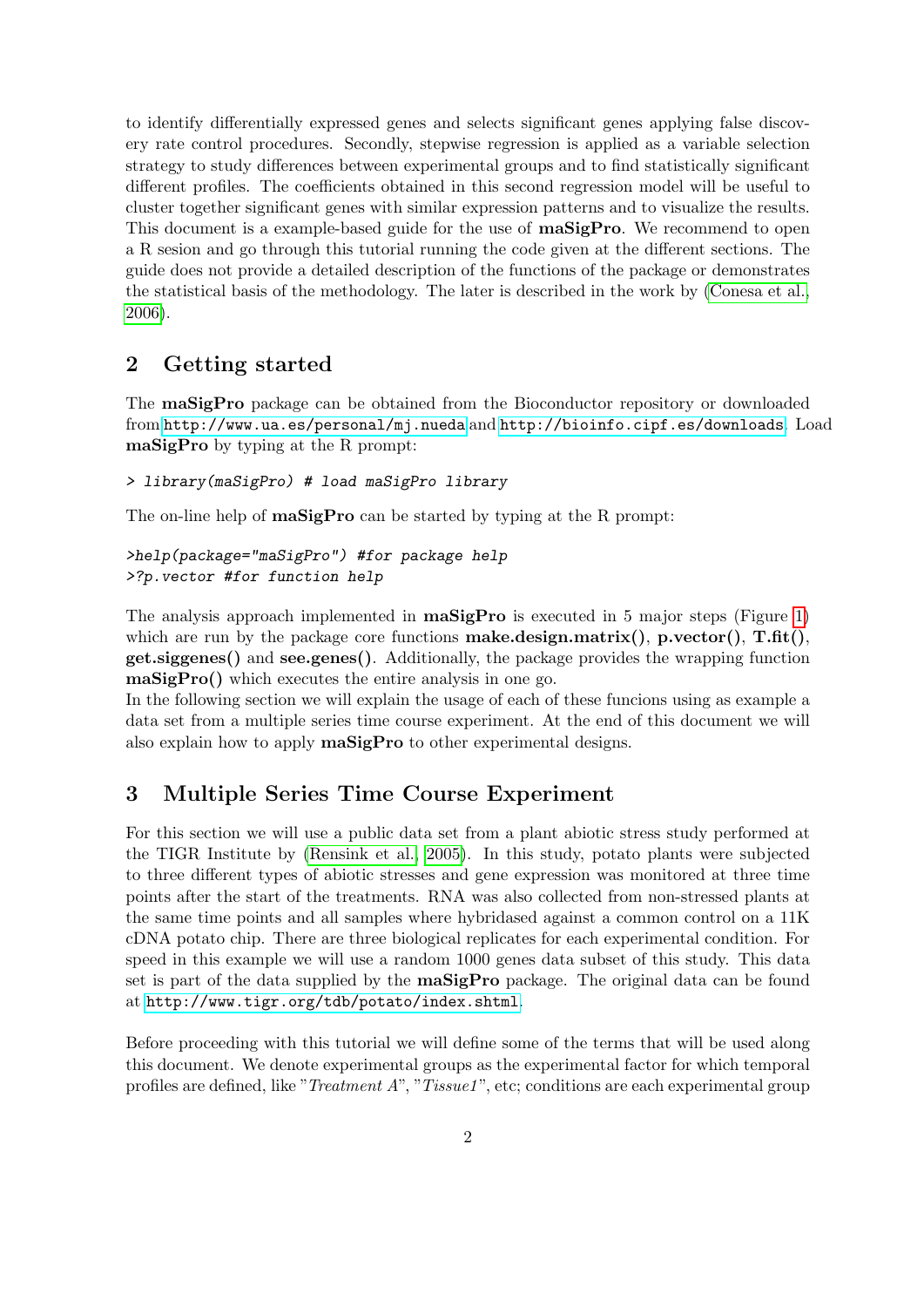

<span id="page-2-0"></span>Figure 1: maSigPro pipeline. Major functions.

vs. time combination like "Treatment A at Time  $0$ " conditions can have or not replicates. Variables are the regression variables defined by the maSigPro approach for the experiment regression model. maSigPro defines dummy variables to model differences between experimental groups. Dummy variables, Time and their interactions are the variables of the regression model. Load the data in your workspace:

```
> data(data.abiotic)
> data(edesign.abiotic)
```
The edesign.abiotic object describes the experimental design of this experiment in maSig-Pro format.

```
> edesign.abiotic
```

|               |    | Time Replicate Control Cold Heat Salt |   |               |               |                  |
|---------------|----|---------------------------------------|---|---------------|---------------|------------------|
| Control_3H_1  | З  |                                       |   |               |               | $\Omega$         |
| Control_3H_2  | 3  |                                       |   | $\mathcal{L}$ |               | $\mathcal{L}$    |
| Control_3H_3  | 3  |                                       |   | Ω             | Ω             | $\mathcal{L}$    |
| Control_9H_1  | 9  | 2                                     |   | Ω             | Ω             | $\mathcal{L}$    |
| Control_9H_2  | 9  | 2                                     |   | $\mathcal{L}$ | $\mathcal{L}$ | $\left( \right)$ |
| Control_9H_3  | 9  | 2                                     |   | $\mathcal{L}$ | $\mathcal{L}$ | $\mathcal{L}$    |
| Control_27H_1 | 27 | 3                                     |   | $\mathcal{L}$ | $\mathcal{L}$ | $\mathcal{L}$    |
| Control_27H_2 | 27 | З                                     |   | Ω             | $\mathcal{L}$ | $\left( \right)$ |
| Control_27H_3 | 27 | З                                     |   | $\mathcal{L}$ | $\mathcal{L}$ | $\mathcal{L}$    |
| $Co1d_3H_1$   | 3  | 4                                     | Ω |               | Ω             | $\mathcal{L}$    |
| $Co1d_3H_2$   | З  | 4                                     | Ω |               | Ω             | Ω                |
| $Co1d_3H_3$   | З  | 4                                     |   |               | 0             | $\mathcal{L}$    |
| $Co1d_9H_1$   |    | 5                                     |   |               |               |                  |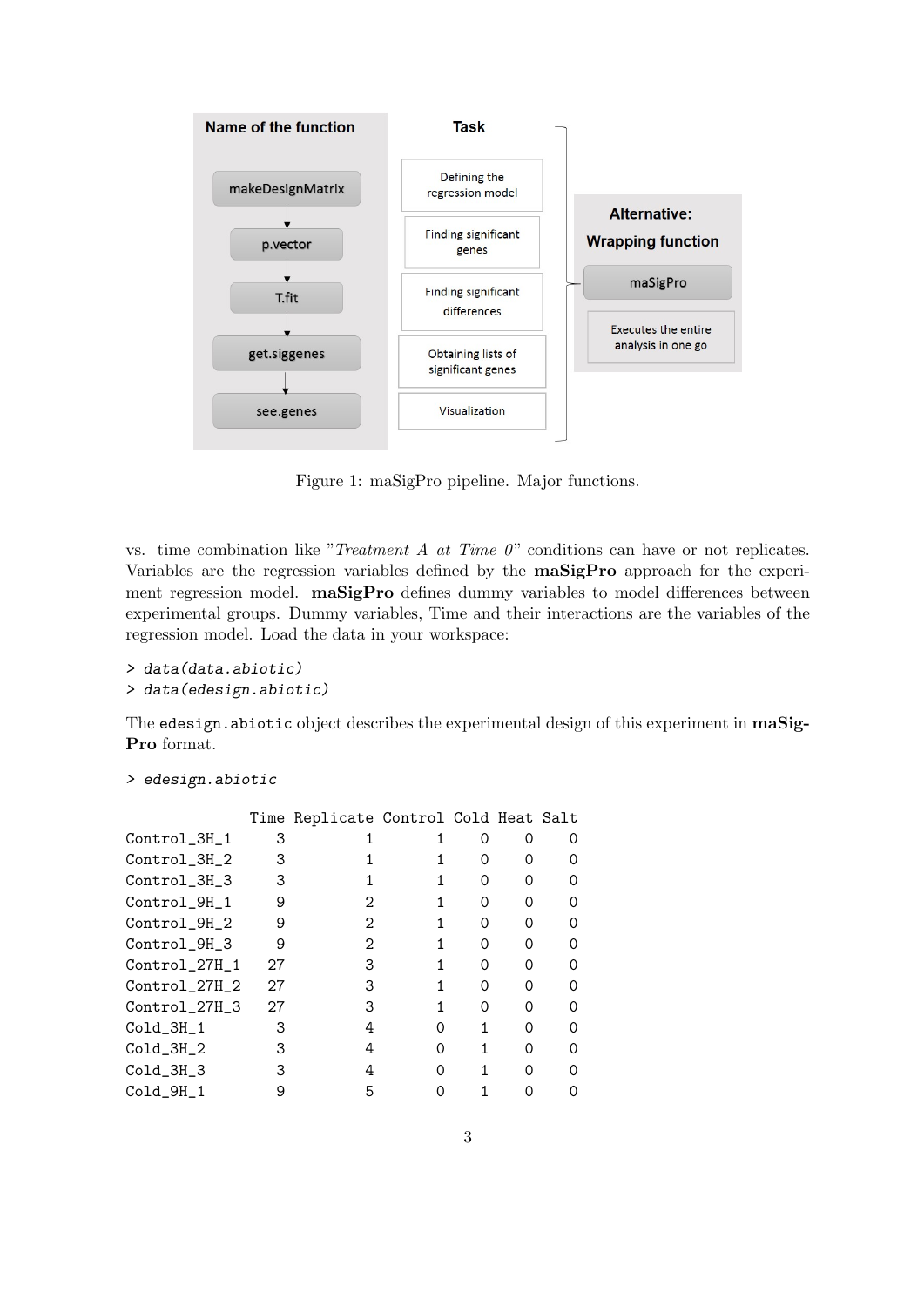| $Co1d_9H_2$  | 9  | 5  | 0 | 1 | 0            | 0            |
|--------------|----|----|---|---|--------------|--------------|
| $Cold_9H_3$  | 9  | 5  | 0 | 1 | 0            | 0            |
| $Co1d_27H_1$ | 27 | 6  | 0 | 1 | 0            | 0            |
| $Co1d_27H_2$ | 27 | 6  | 0 | 1 | 0            | 0            |
| Cold_27H_3   | 27 | 6  | 0 | 1 | 0            | 0            |
| $Heat_3H_1$  | 3  | 7  | 0 | 0 | $\mathbf{1}$ | 0            |
| Heat_3H_2    | 3  | 7  | 0 | 0 | 1            | 0            |
| Heat_3H_3    | 3  | 7  | 0 | 0 | $\mathbf{1}$ | 0            |
| Heat_9H_1    | 9  | 8  | 0 | 0 | 1            | 0            |
| Heat_9H_2    | 9  | 8  | 0 | 0 | 1            | 0            |
| Heat_9H_3    | 9  | 8  | 0 | 0 | $\mathbf{1}$ | 0            |
| $Heat_27H_1$ | 27 | 9  | 0 | 0 | $\mathbf{1}$ | 0            |
| $Heat_27H_2$ | 27 | 9  | 0 | 0 | $\mathbf{1}$ | 0            |
| $Heat_27H_3$ | 27 | 9  | 0 | 0 | $\mathbf{1}$ | 0            |
| $Salt_3H_1$  | 3  | 10 | 0 | 0 | 0            | $\mathbf{1}$ |
| $Salt_3H_2$  | 3  | 10 | 0 | 0 | 0            | 1            |
| $Salt_3H_3$  | 3  | 10 | 0 | 0 | 0            | 1            |
| $Salt_9H_1$  | 9  | 11 | 0 | 0 | 0            | 1            |
| $Salt_9H_2$  | 9  | 11 | 0 | 0 | 0            | 1            |
| Salt_9H_3    | 9  | 11 | 0 | 0 | 0            | 1            |
| $Salt_27H_1$ | 27 | 12 | 0 | 0 | 0            | 1            |
| $Sat_27H_2$  | 27 | 12 | 0 | 0 | 0            | 1            |
| $Salt_27H_3$ | 27 | 12 | 0 | 0 | 0            | $\mathbf{1}$ |

Note that arrays are given in rows and experiment descriptors are provided in columns. The first column shows the value that variable Time takes in each array. Replicates column is an index column that indicates the replicated arrays: all arrays belonging to the same experimental condition must be given the same number. The remaining columns are binary columns that give the assignment of arrays to experimental groups. There are as many binary columns as experimental groups and arrays take the value 1 or 0 whether they belong or not to that experimental group.

The data.abiotic object is a matrix with normalized gene expression data. Genes must be in rows and arrays in columns. maSigPro uses row and column names of the data and edesign objects throughout the package. Array names are the labels of the rows of the edesign object and columns of the data object that must be in the same order. GeneIDs are the labels of the rows in the data object. And experiment descriptors are put in the column names of the edesign object.

```
> colnames(data.abiotic)
```

```
> rownames(edesign.abiotic)
```

```
> colnames(edesign.abiotic)
```

```
> rownames(data.abiotic)
```
# <span id="page-3-0"></span>3.1 Defining the regression model

Create a regression matrix for the full regression model:

```
> design <- make.design.matrix(edesign.abiotic, degree = 2)
```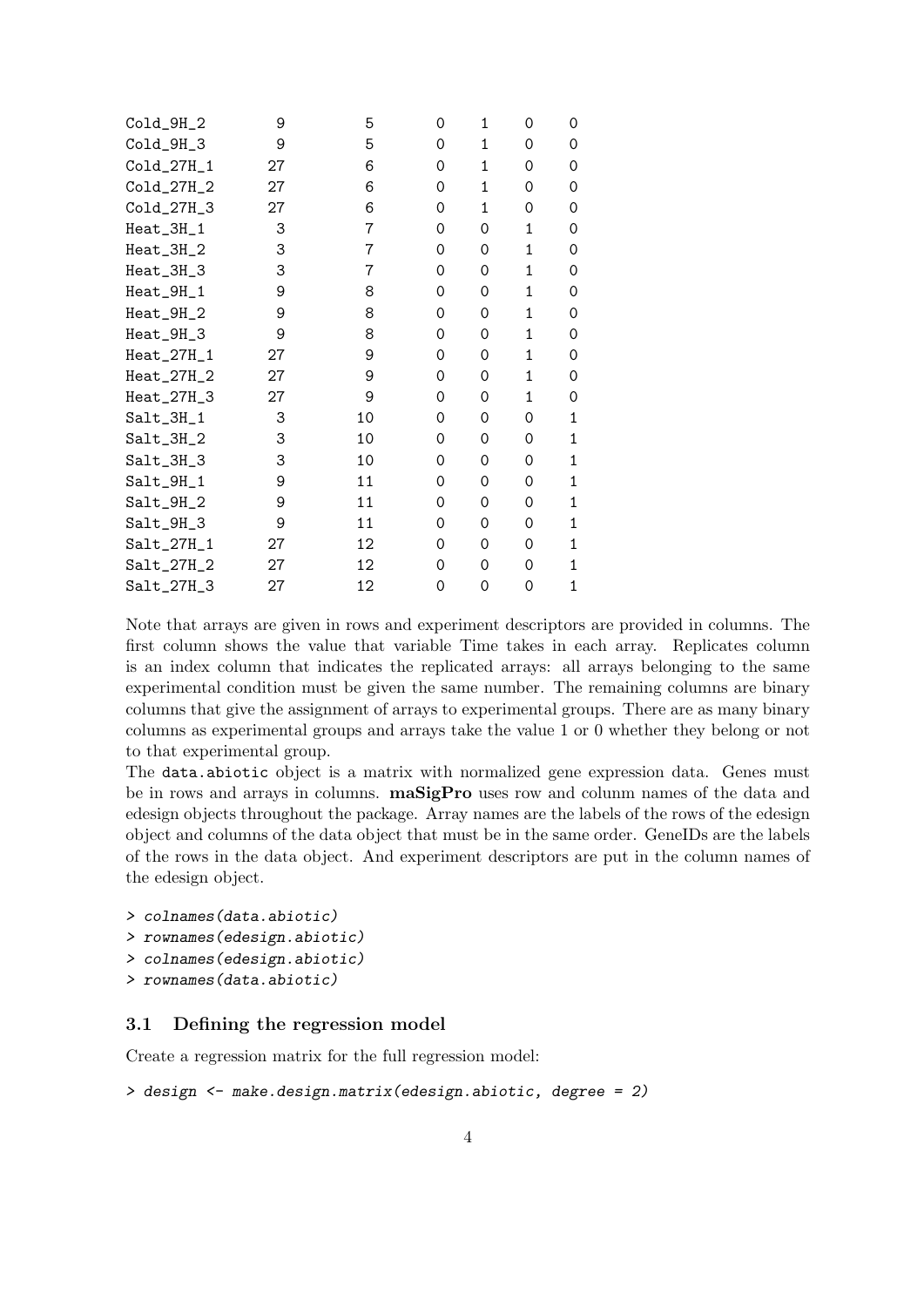This example has three time points, so we can consider up to a quadratic regression model (degree = 2). Larger number of time points would potentially allow a higher polynomial degree. design is a list. Its element dis is the actual regression design matrix. groups.vector contains the assignment of regression variables to experimental groups.

```
> design$groups.vector
```

```
[1] "ColdvsControl" "HeatvsControl" "SaltvsControl" "Control"
[5] "ColdvsControl" "HeatvsControl" "SaltvsControl" "Control"
[9] "ColdvsControl" "HeatvsControl" "SaltvsControl"
```
### <span id="page-4-0"></span>3.2 Finding significant genes

The next step is to compute a regression fit for each gene. This is done by the function **p.vector().** This function also computes the p-value associated to the F-Statistic of the model, which is used to select significant genes. By default  $\text{maSigPro}$  corrects this p-value for multiple comparisons by applying the linear step-up (B-H) false discovery rate (FDR) procedure [\(Benjamini and Hochberg, 1995\)](#page-13-2). This procedure can be modified by choosing another option of the p.adjust function that is controlled by the function parameter MT.adjust of p.vector. The level of FDR control is given by the function parameter Q.

 $> fit < -p$ .vector(data.abiotic, design,  $Q = 0.05$ , MT. adjust = "BH", min.obs = 20)

p.vector() returns a list of values:

> fit\$i # returns the number of significant genes > fit\$alfa # gives p-value at the Q false discovery control level > fit\$SELEC # is a matrix with the significant genes and their expression values

### <span id="page-4-1"></span>3.3 Finding significant differences

Once significant genes have been found, maSigPro applies a variable selection procedure to find significant variables for each gene. This will ultimatelly be used to find which are the profile differences between experimental groups. This step is done by the  $\textbf{T}.\textbf{fit}()$  function.

> tstep <- T.fit(fit, step.method = "backward", alfa = 0.05)

T.fit() executes stepwise regression. The step.method can be "backward" or "forward" indicating whether the step procedure starts from the model with all or none variables. Use method "two.ways.backward" and "two.ways.forward" to allow variables to both get in and out. At each regression step the p-value of each variable is computed and variables get in/out the model when this p-value is lower or higher than the given cut-off value alfa. tstep is also a list. Its element sol is a matrix of statistical results obtained by the stepwise regression. For each selected gene the following values are given:

p-value of the regression ANOVA

R-squared of the model

p-value of the regression coefficients of the selected variables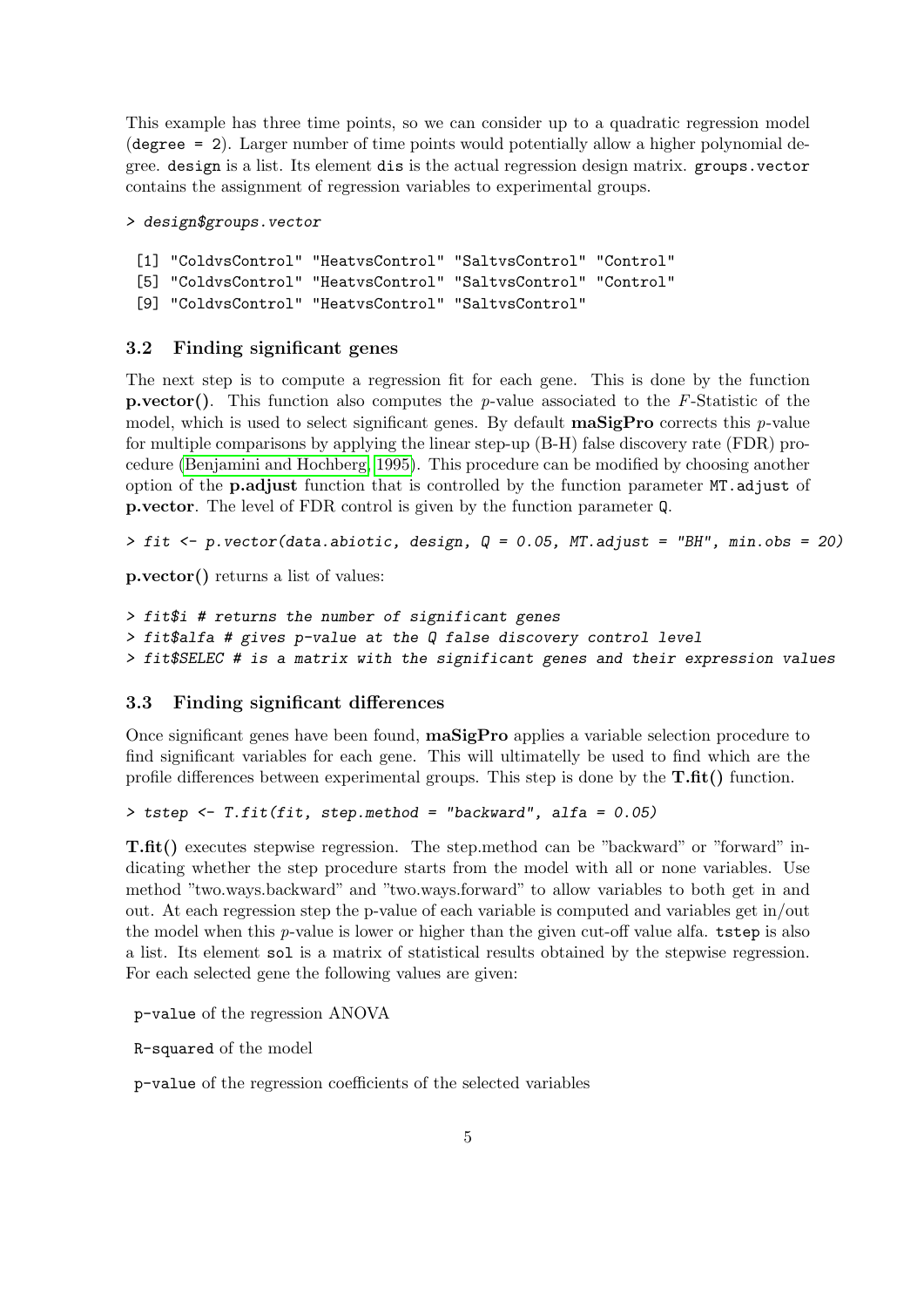#### <span id="page-5-0"></span>3.4 Obtaining lists of significant genes

The following step is to generate lists of significant genes according to the way we want to see results. This is done by the function  $get.\text{signes}()$ . This function has two major arguments, rsq and vars.

rsq: is a cutt-off value for the R-squared of the regression model.

vars: is used to indicate how to group variables to show results. There are 3 possible values:

- "groups": This will generate a list of significant genes for each experimental group. The list corresponding to the reference group will contain genes whose expression profile is significantly different from a 0 profile. The lists corresponding to the remaining experimental groups will contain genes whose profiles are different from the reference group.
- "all": One unique list of significant genes a any model variable will be produced.
- "each": There will be as many lists as variables in the regression model. This can be used to analyze specific differences, for example genes that have linear or saturation kinetics.

```
> sigs <- get.siggenes(tstep, rsq = 0.6, vars = "groups")
> sigs$summary
```
The element summary is a data frame containing the significant genes for the selected vars You can further explore your results by:

```
> names(sigs$sig.genes)
[1] "Control" "ColdvsControl" "HeatvsControl" "SaltvsControl"
> names(sigs$sig.genes$ColdvsControl)
[1] "sig.profiles" "coefficients" "group.coeffs" "sig.pvalues"
[5] "g" "edesign" "groups.vector"
```
#### <span id="page-5-1"></span>3.5 Graphical display

maSigPro has a number of functions for the visual exploration of the results. suma2Venn() displays the summary result as a Venn diagram. For example, the following command will make a Venn diagram of the significant genes for the three stress experimental groups (Figure [2\)](#page-6-1).

```
> suma2Venn(sigs$summary[, c(2:4)])
```
PlotGroups() creates a plot of gene expression profiles by experimental group. For example, STMDE66 is a gene which shows significant profile differences between the control and the cold and salt strees experimental groups, but not significant differences between control and heat experimental groups (Figure [3\)](#page-7-2).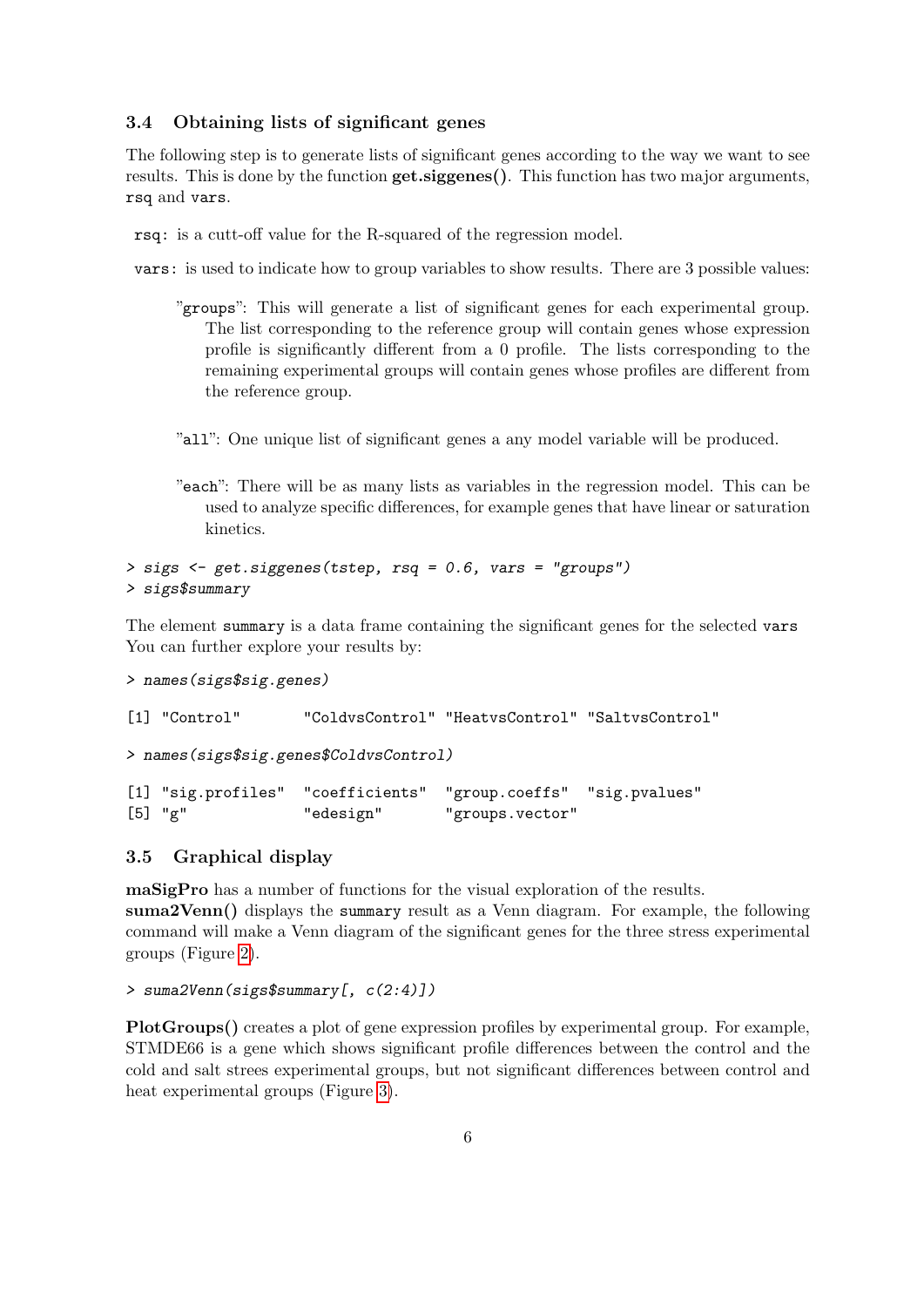

<span id="page-6-1"></span>Figure 2: Venn Diagram for Cold, Heat and Salt stress significant genes

```
> STMDE66 <- data.abiotic[rownames(data.abiotic)=="STMDE66", ]
```

```
> PlotGroups (STMDE66, edesign = edesign.abiotic)
```
We can also add to the plot the regression curve computed for this gene.

```
> PlotGroups (STMDE66, edesign = edesign.abiotic, show.fit = T,
+ dis = design$dis, groups.vector = design$groups.vector)
```
Use see.genes() to visualize the result of a group of genes, for example, to visualize the significant genes of the ControlvsSalt comparison. see.genes() performs a cluster analysis to group genes by similar profiles. The resulting clusters are then plotted in two fashions: as experiment-wide expression profiles and as by-groups profiles. The first plot (Figure [4\)](#page-8-0) will help to evaluate the consistency of the clusters while the second plot shows clearly the differences between groups (Figure [5\)](#page-9-0).

```
see.genes(sigs$sig.genes$ColdvsControl, main = "ColdvsControl", show.fit = T,
          dis =design$dis, cluster.method="kmeans", cluster.data = 1, k = 9)
```
### <span id="page-6-0"></span>3.6 The maSigPro wrapper function

The five analyse steps decribed in the previous sections can be executed jointly by the function maSigPro(). The minimal sintax is:

> ts.analysis <- maSigPro (data.abiotic, edesign.abiotic)

Note that the default option directs the graphical output to a pdf. Set graphics off by pdf = FALSE. Other arguments are those of the different called functions. For example:

```
> ts.analysis <- maSigPro (data.abiotic, edesign.abiotic,
                           step. method = "two.ways. backward".vars = "all", cluster.method = "hclust")
```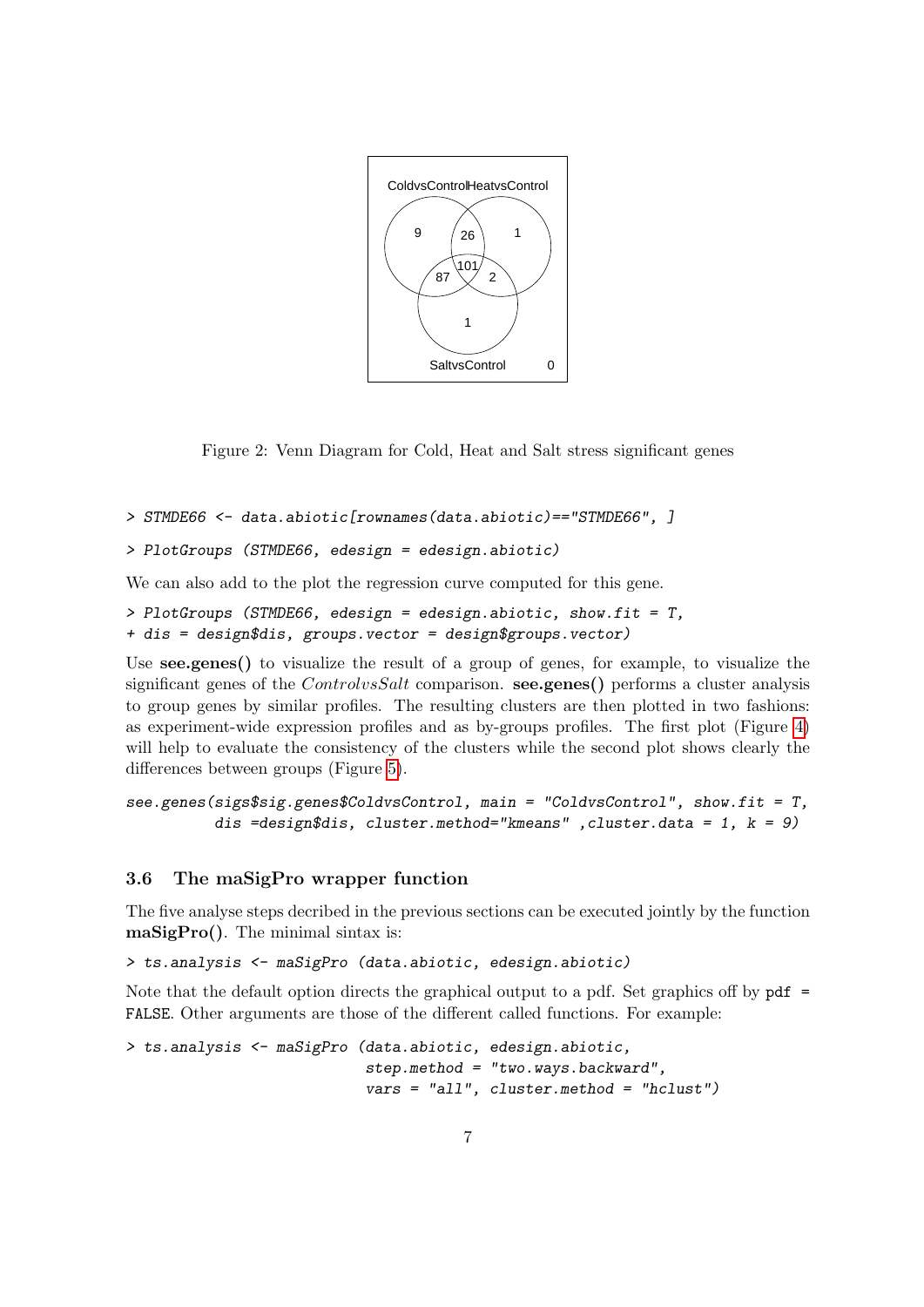

<span id="page-7-2"></span>Figure 3: PlotGroups of gene STMDE66 without and with display or regression curves

### <span id="page-7-0"></span>4 Other designs

### <span id="page-7-1"></span>4.1 Single Series Time Course

The use of maSigPro in Single Series Time Course experiment is straightforward. Make a edesign object with just one group column containing all 1s and proceed as described above. Note that when using the get.siggenes() funcion the options "all" and "groups" of the argument vars will return the same result. You can use option "each" to analyze the type of responses present in the significant genes: significant genes at the "intercept" term will have a significant expression value at the starting time; genes associated to the variable "Time" will have a significant linear component, which can be induction or repression depending on the sign of their coefficient; genes associated to the variable "Time2" will show a change in the linear response that might be indicating transitory or saturation reponses, etc... Here follows an example of a Single Series analysis.

```
## make a single series edesign
> Time \leq rep(c(1,5,10,24), each = 3)
> Replicates \leftarrow \text{rep}(c(1:4), \text{ each } = 3)> Group \leq rep(1,12)
> ss.edesign <- cbind(Time,Replicates,Group)
> rownames(ss.edesign) <- paste("Array", c(1:12), sep = "")
## Create data set
> ss. GENE <- function(n, r, var11 = 0.01, var12 = 0.02, var13 = 0.02,
            var14 = 0.02, a1 = 0, a2 = 0, a3 = 0, a4 = 0) {
  tc.dat <- NULL
  for (i \in i \in 1:n) {
```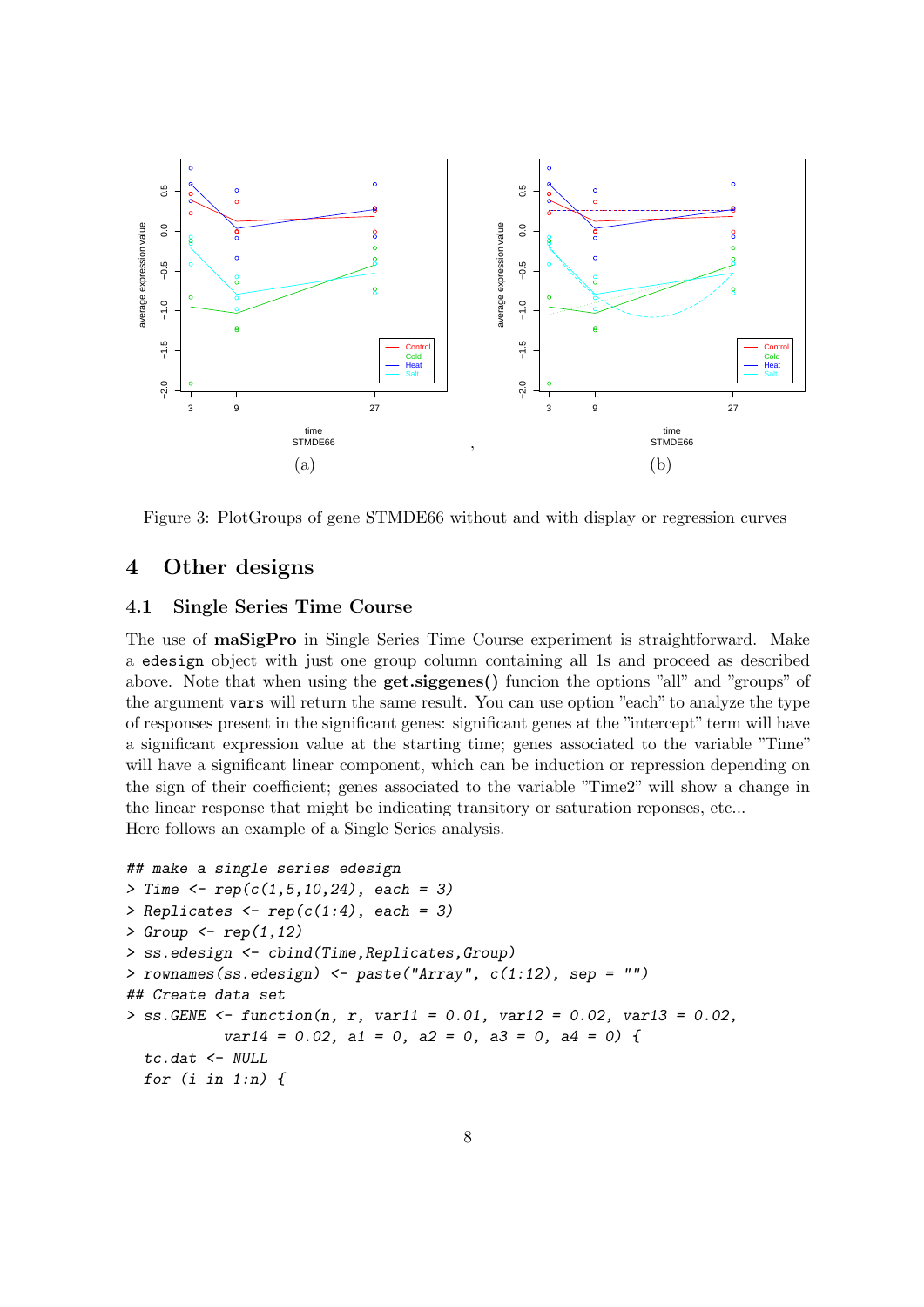

<span id="page-8-0"></span>Figure 4: Cluster Analysis ColdvsControl significant genes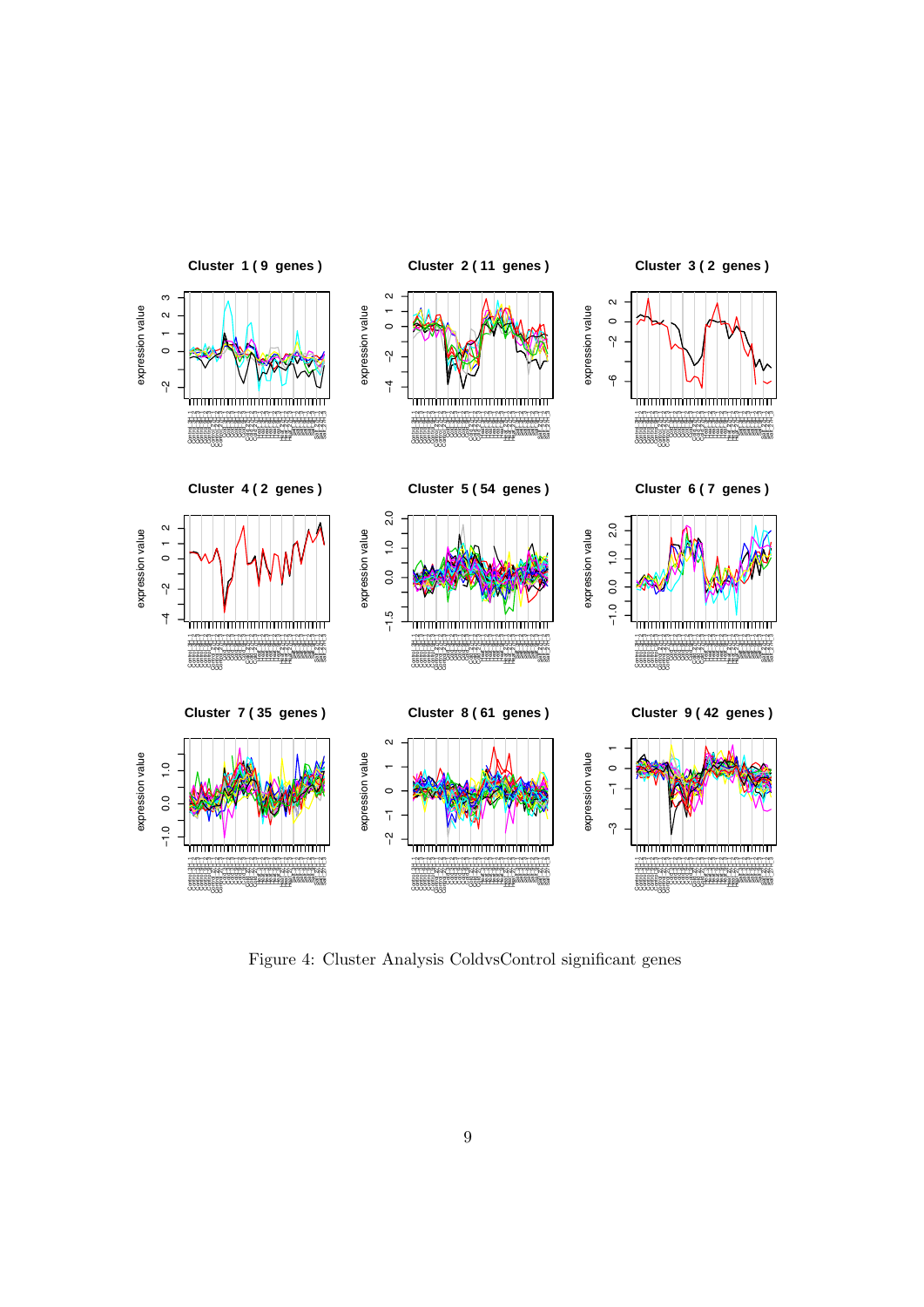

<span id="page-9-0"></span>Figure 5: Expression Profiles ColdvsControl significant genes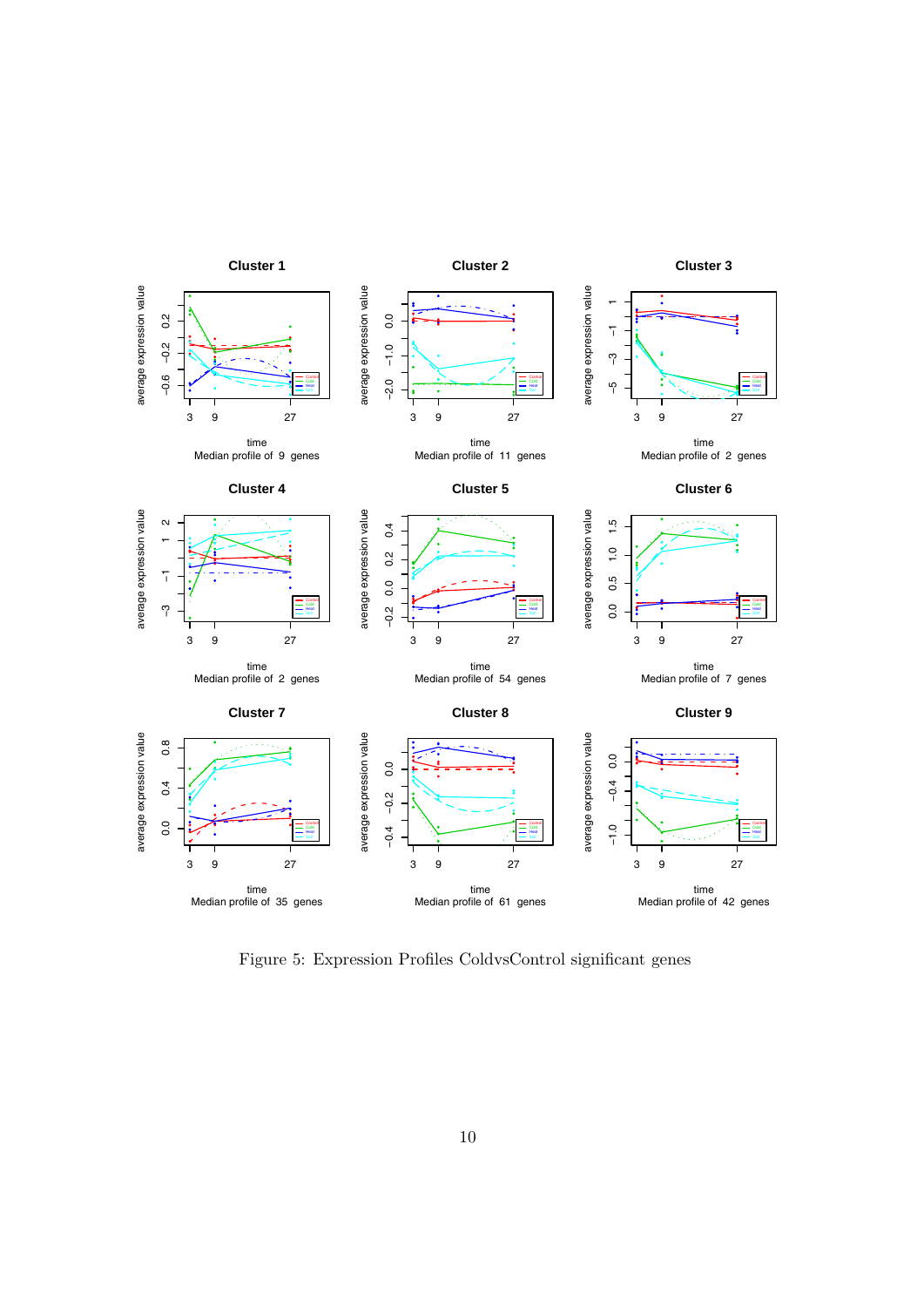```
gene \leq c(rnorm(r, a1, var11), rnorm(r, a1, var12),
              rnorm(r, a3, var13), rnorm(r, a4, var14))tc.dat <- rbind(tc.dat, gene)
 }
  tc.dat }
> flat \leq-ss. GENE(n = 85, r = 3) # flat
> induc <- ss. GENE(n = 5, r = 3, a1 = 0, a2 = 0.2, a3 = 0.6, a4 = 1) # induction
> sat <- ss. GENE(n = 5, r = 3, a1 = 0, a2 = 1, a3 = 1.1, a4 = 1.2) # saturation
> ord \le ss. GENE(n = 5, r = 3, a1 = -0.8, a2 = -1, a3 = -1.3, a4 = -0.9) # intercept
> ss.DATA <- rbind(flat, induc,sat,ord)
> rownames(ss.DATA) \leq paste("feature", c(1:100), sep = "")
> colnames(ss.DATA) <- paste("Array", c(1:12), sep = "")
# run maSigPro
> ss.example <- maSigPro(ss.DATA, ss.edesign, vars="each")
```
#### <span id="page-10-0"></span>4.2 Common Starting Time

The following example illustrates how to build the edesign matrix when a common 0 time is applicable to the different experimental groups.

#### > data(edesignCT)

In this example Array1 and Array2 do not belong to any treatment. They are a common reference for all groups, values without any treatment at time 0.

#### <span id="page-10-1"></span>4.3 Using Measured Parameters as Independent Variable

The regression approach followed by  $\text{maSigPro}$  allows that gene expression profile differences can not only be evaluated as a function of Time but another variables, such as a physiological parameter measured at the experimental condition, can be used as well as the independent variable.

The following example illustrates how to build the edesign matrix in such case. In this experiment gene expression was analyzed as a response to a temperature shift in a growing E.coli culture. The culture OD was measured for each sample.

> data(edesign.OD)

### <span id="page-10-2"></span>5 Next Generation-Sequencing series

maSigPro uses lm() function to fit a linear model where statistics for inference use normal distribution. This is the right treatment when dealing with normal distributed data or big samples. However, for non-normal small samples, results can not be correct.

The statistical distribution for tag counts data as RNA-Seq data may be Poisson or Binomial. However, the overdispersion of the data suggest the Negative Binomial (NB) can model these distributions in a better way. This distribution depends on a  $\theta$  parameter to model the overdispersion that is related to the mean $(\mu)$  in the following way:

$$
Y \sim NB(\theta), Var(Y) = \mu + \frac{\mu^2}{\theta}
$$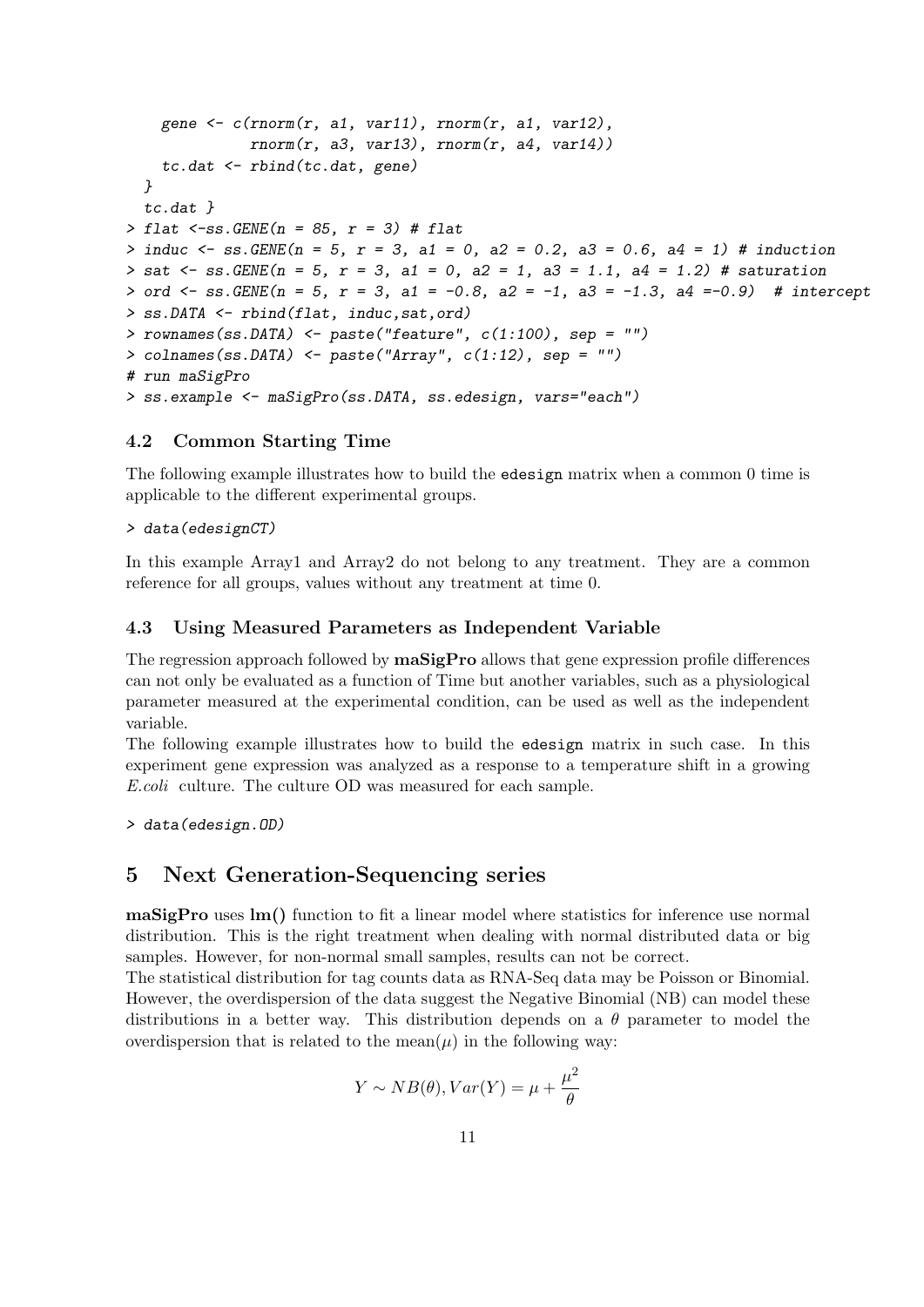maSigPro has been adapted to take into account non-normal distribution of the data. New arguments have been added in p.vector function to deal with this type of data in a proper way:

- counts: a logical indicating whether your data are counts. By default is FALSE for microarray treatment.
- theta:  $\theta$  parameter for negative.binomial family. By default  $\theta = 10$ .
- family: the distribution function to be used in the GLM. It must be specified as a function: gaussian(), poisson(), negative.binomial(theta)... If NULL family will be negative.binomial(theta) when counts=TRUE or gaussian() when counts=FALSE.

The recommended analysis to deal with RNA-Seq data is the GLM with negative.binomial family.  $\theta$  must be specified and it can be computed by using available methods as edgeR ([\(Robinson et al., 2010\)](#page-13-3)). The application of maSigPro with several values of  $\theta$  to the same datasets did not reveal significant differences in gene selection. Taking this into consideration we have put by default  $\theta = 10$  for being an average value. Moreover we give to the user the option of applying whatever exponential family to explore other possibilities.

Data must be normalized before the application of maSigPro as it is not integrated any normalized method.

NBdata is a subset of a bigger normalized dataset with 2 experimental groups, 6 time-points and 3 replicates. Simulation has been done by using a negative binomial distribution with  $\theta = 5$  to illustrate this section. The first 20 genes are simulated with changes among time. NBdesign is the design matrix.

```
> data(NBdata)
> data(NBdesign)
```
> d <- make.design.matrix(NBdesign)

If we can use maSigPro with  $theta = 10$ :

> library(MASS) > NBp <- p.vector(NBdata, d, counts=TRUE)  $> NBt < T.fit(NBp)$ > get<-get.siggenes(NBt, vars="all") > get\$summary

These genes can be grouped in 4 clusters [6:](#page-12-0)

see.genes(get\$sig.genes,  $k = 4$ )

If we can use maSigPro with a specific theta, in this case, theta  $= 5$ :

> NBp <- p.vector(NBdata, d, counts=TRUE, theta=5)

Also, a specific family, for instance, poisson can be specified. In such case counts and theta parameters are omitted.

```
> NBp <- p.vector(NBdata, d, family=poisson() )
```
Changing this arguments in p.vector is enough. Further functions will take these arguments from a p.vector object.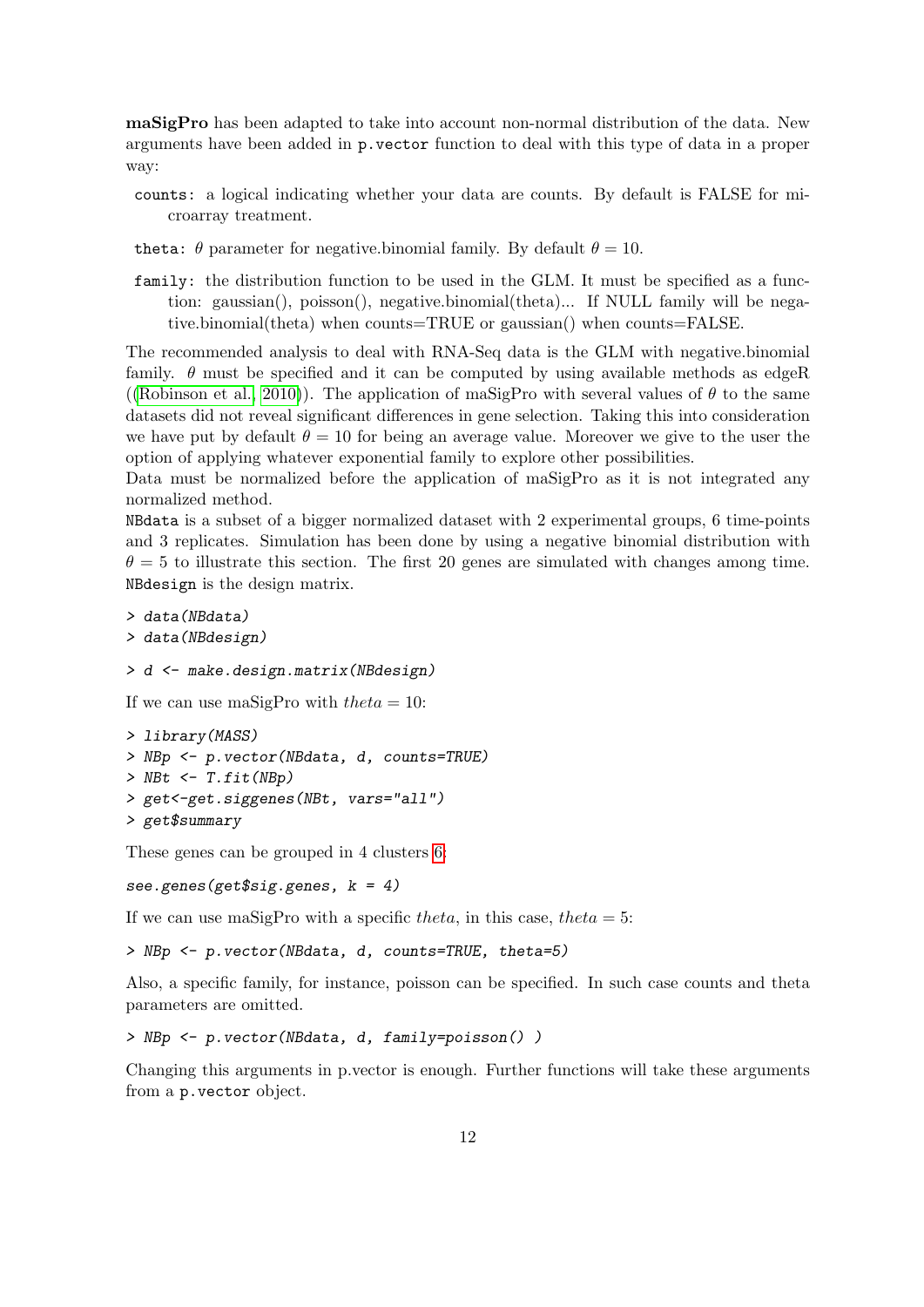

<span id="page-12-0"></span>Figure 6: Cluster Analysis significant genes